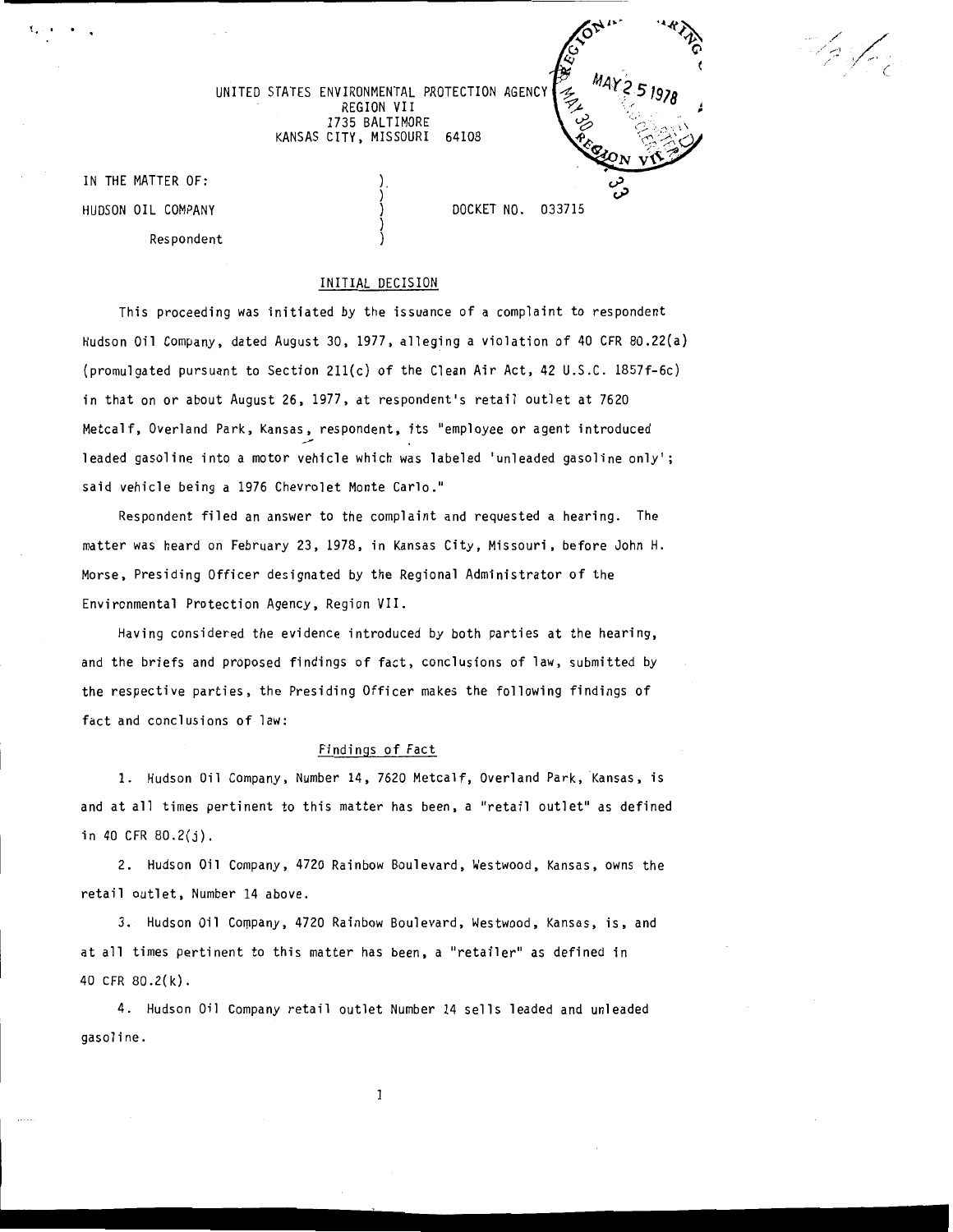5. Anthony L. Smith is, and at all times pertinent to this matter, has been an employee of Hudson Oil Company at retail outlet Number 14.

6. On or about August 26, 1977, Anthony L. Smith was on the premises of Hudson Oil Company retail outlet Number 14, working as an attendant.

·.

7. On or about August 26, 1977, a 1976 Chevrolet Monte Carlo, license number Kansas J J 16711 was driven into Hudson Oil Company retail outlet Number 14, and stopped adjacent to two of the gasoline pumps at the retail outlet.

8. The driver of the automobile requested five dollars worth of regular gasoline.

9. There was no label on the exterior of said automobile reading "unleaded gasoline only" or any words to that effect.

10. Respondent's employee Smith, pursuant to the request of the automobile driver, took the nozzle and hose from a pump dispensing regular leaded gasoline and inserted the nozzle into the filler inlet of the automobile; and encountered no difficulty in inserting the nozzle into the filler inlet. He then introduced leaded gasoline into the automobile.

11. On the gasoline gauge located in the upper left quadrant of the dashboard on the interior of said automobile, there was a label reading "unleaded gasoline only" in letters 1/4-inch to 3/8-inch high; but this label was not observed by respondent's employee. There was nothing observed by or readily observable to respondent's employee Smith about the exterior of the automobile, including the gasoline cap or the fuel tank filler inlet, in the ordinary course of his servicing of such automobile, to indicate any removal of an "unleaded gasoline only" label or any tampering with the fuel tank filler inlet.

12. Respondent regularly admonishes its supervisors and its retail outlet managers, both by instruction letters and by weekly telephone talks to their supervisors, with regard to the necessity of complying with EPA motor fuels regulations, including the prohibition against introducing leaded gasoline into automobiles labeled or equipped for unleaded gasoline only.

13. Respondent's employee Smith had been similarly instructed by his supervisor and although it was not uncommon for operators of late model automobiles to request leaded gasoline, he had made it a firm practice, pursuant to his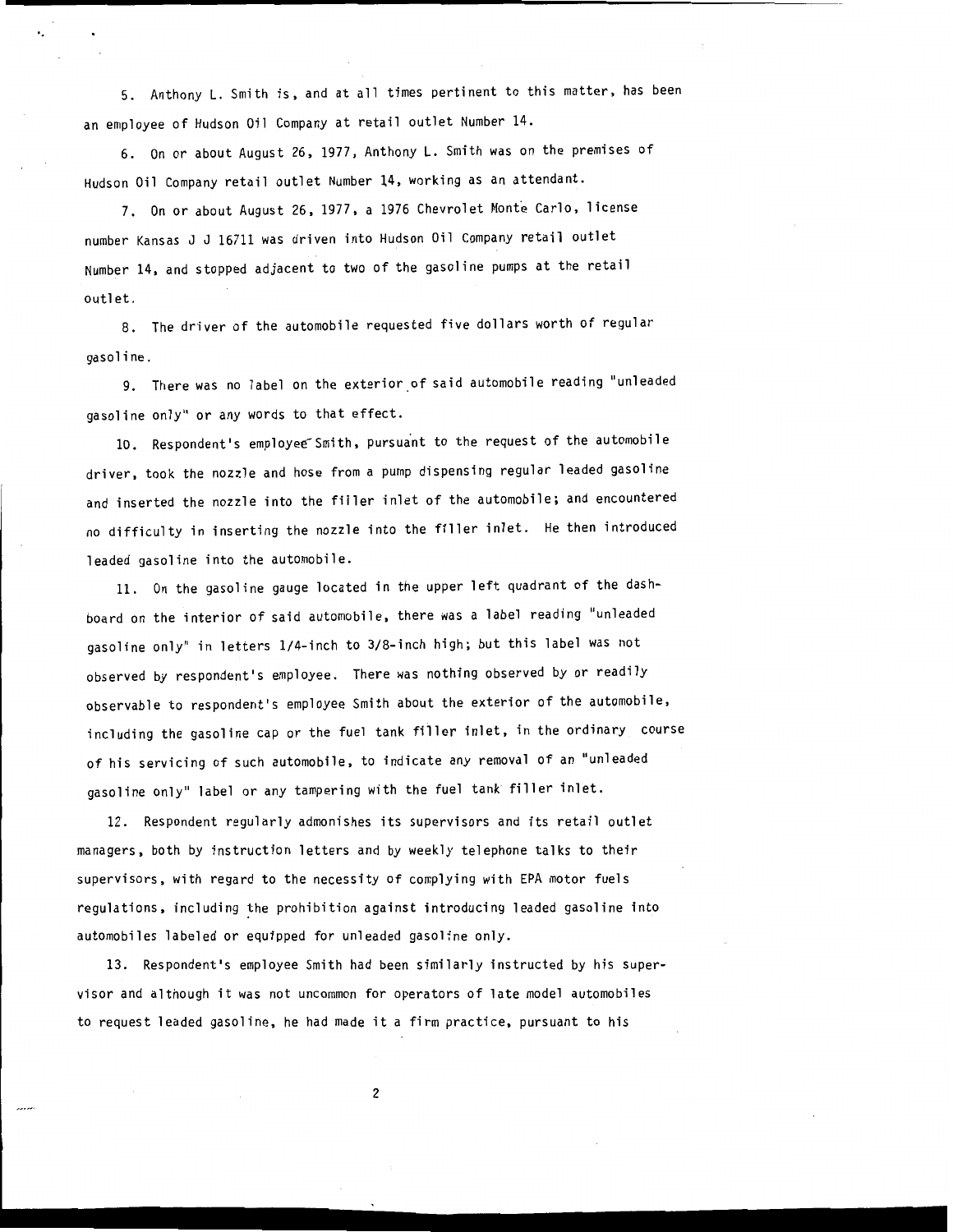instructions, to refuse such requests if the automobile was 'identifiable as one designed for unleaded gasoline only, or if he saw evidence of removal of the "unleaded gasoline only" label or alteration of the gasoline tank filler inlet as indicated either by the damaged appearance of the inlet or by the use of a cap of the style commonly found on tanks with the filler inlet designed to receive unleaded gasoline only. He had not made a practice, however, of noticing whether or not there was an "unleaded gasoline only" label on the dashboard of a customer's automobile.

## Conclusions of Law

1. The regulation in question (40 CFR 80.22(a)) is not intended to impose an absolute liability for introduction of leaded gasoline into a motor vehicle labeled "unleaded gasoline only" or equipped with a gasoline tank filler inlet designed for the introduction of unleaded gasoline; the introduction of leaded gasoline into such a vehicle is a culpable violation only if done knowingly or as a consequence of negligence involving disregard of facts or circumstances observable or ascertainable by the retailer, his employee or agent in the exercise of due care, and sufficient in themselves to indicate to the retailer or his employee or agent that the vehicle was one of the prescribed types, or to impose upon him the responsibility for such further inquiry or investigation as could reasonably be expected to disclose the pertinent facts concerning the vehicle type.

2. The phrase in 40 CFR 80.22(a) "any motor vehicle which is labeled 'unleaded gasoline only'" must be related to the labelling specifications and requirements contained in 40 CFR  $80.24$ , that the manufacturer of a motor vehicle equipped with an emission control device which would be impaired by the use of leaded gasoline, shall affix two or more "unleaded gasoline only" labels to such vehicle, one (1) to be "located on the instrument panel so as to be readily visible to the operator of the vehicle", and the other to be located immediately adjacent to the gasoline filler tank inlet, "located so as to be readily visible to any person introducing gasoline to such filler inlet;" and consequently the existence of the label on the dashboard of the vehicle is not in itself sufficient to constitute the required labelling within the meaning and intent of Section 80.22( unless actually observed by the retailer or his employee or agent prior to or during the introduction of leaded gasoline into the vehicle. (Emphasis added.)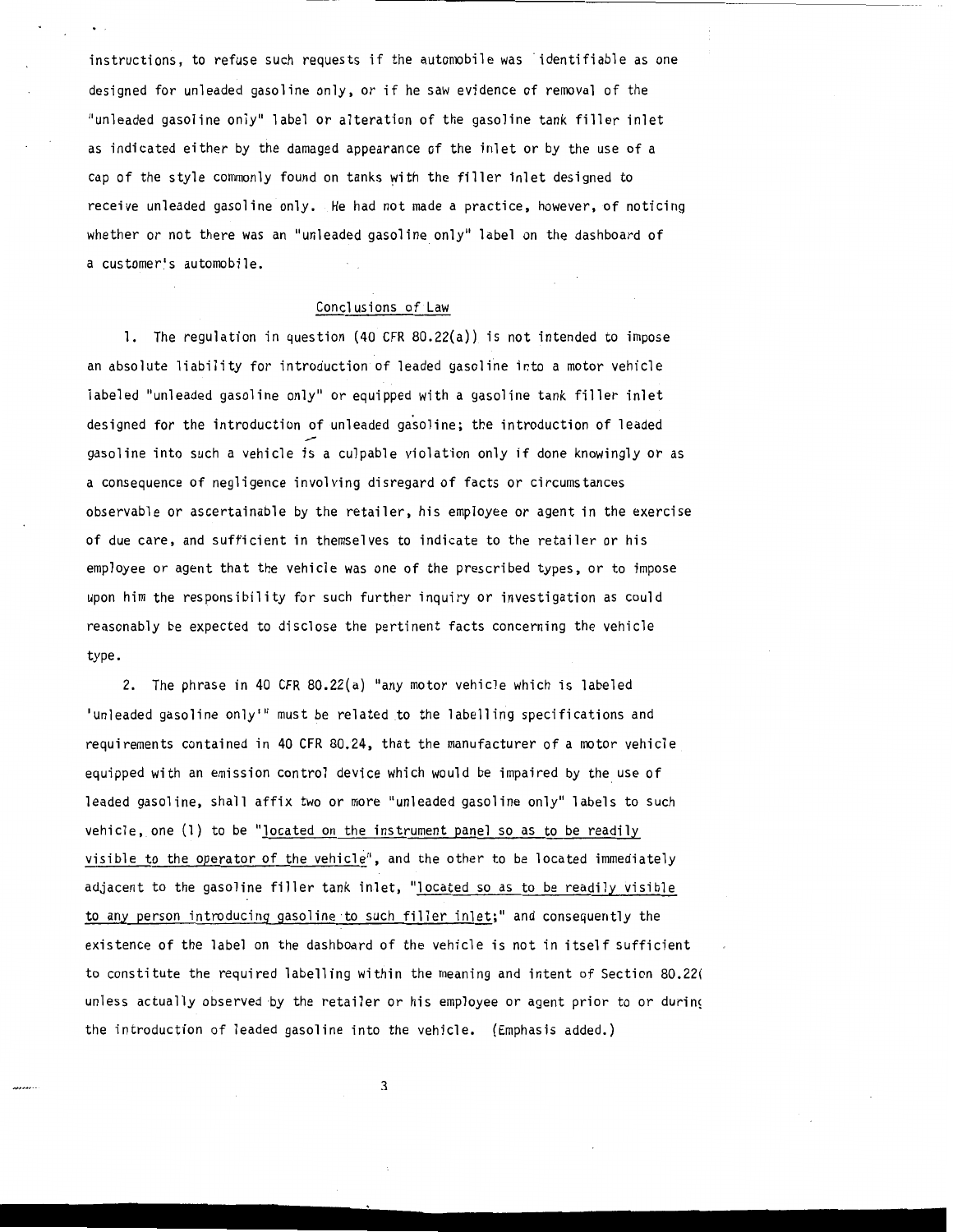3. The record fails to establish, by a preponderence of the evidence, the facts constituting the violation alleged in the complaint.

### Discussion

Aside from the testimony concerning the label on the dashboard gasoline gauge, the only evidence that the vehicle in question was labeled "unleaded gasoline only" or equipped with a gasoline tank filler inlet designed for the introduction of unleaded gasoline, was the testimony of complainant's witness Mr. Henry Rompage that at an unspecified time and place other than the time ·and place of the alleged violation he inspected the vehicle, which he had traced by the license number, and observed that it had a gasoline tank cap on which were embossed the words "unleaded gasoline only", and that the tank filler inlet appeared to have been altered by removing the filler inlet restrictor, possibly by chiselling it off. Although Mr. Rompage and another EPA employee had observed the automobile in respondent's service station, and immediately after the introduction of leaded gasoline, and at that time observed the label on the dashboard gauge, there was no indication in the record that they observed the gasoline tank cap or filler inlet at that. time and place. Respondent's employee Smith, on the other hand, testified specifically that the gasoline tank cap which he removed while servicing the vehicle was of the older standard, plain type used prior to the unleaded gasoline requirements, and not of the type presently used on automobiles equipped for unleaded gasoline having a threaded plastic extension and the unleaded gasoline label embossed into the metal of the cap. He was not alerted to any apparent tampering with the filler inlet because when he lifted the rear license plate to gain access to the tank cap, removed the cap, and inserted the pump nozzle into the inlet it met no resistance and gave no indication of any restriction or any former restriction in the tank inlet. The license plate, raised to permit access to the tank inlet, shielded the inlet from the view of the attendant inserting the pump nozzle. It is entirely reasonable to assume the vehicle owner, having removed the exterior label from the automobile and having eliminated the filler inlet restrictor, would further the disguise of his automobile by temporarily using a plain gasoline cap when endeavoring to deceive a service station attendant. I am unable to find from a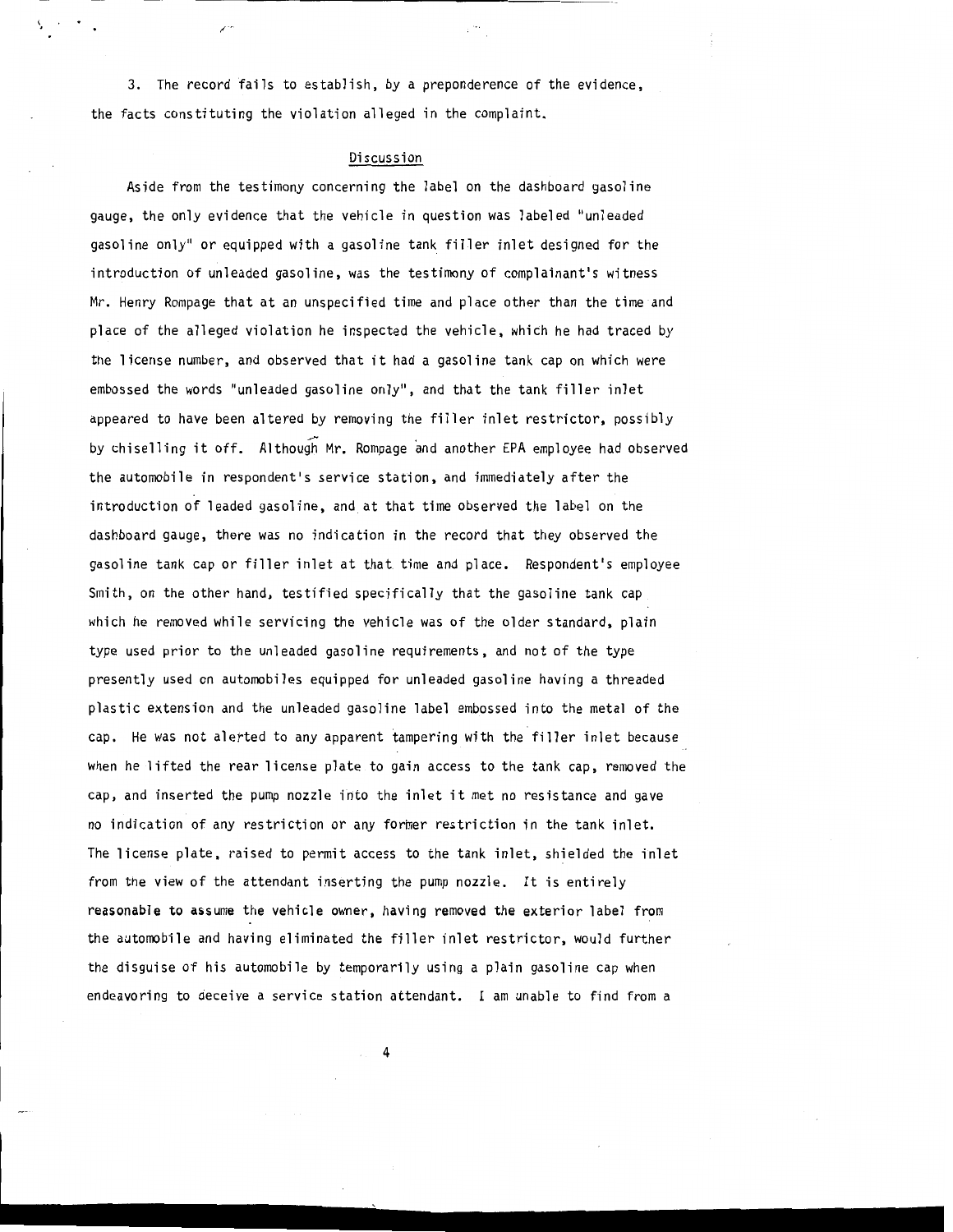preponderence of the evidence that at the time of the alleged violation the labeled gasoline tank cap was in place or that evidence of tampering of the filler inlet should have been observed by the attendant. It should be noted, moreover, that the complaint does not charge respondent with having introduced leaded gasoline into a vehicle equipped with a tank filler inlet designed for the introduction of unleaded gasoline; it alleges only that such vehicle was labeled "unleaded gasoline only." The fact that the same regulation covers both prohibited acts ·does not enlarge the allegations of the complaint.

 $\mathbb{R}^3$ 

Since the regulation which specifies the manner of labelling vehicles requiring unleaded gasoline clearly implies that the label on the instrument panel is intended to inform the vehicle operator, and that the label on the vehicle exterior adjacent to the gasoline filler inlet is the one intended as a warning to a person introducing gasoline to such inlet, there appears to be no duty on the part of a retailer or his employees to look for the label on the instrument panel, at least, in the absence of any other evidence suggesting the probability that the vehicle is one equipped to receive unleaded gasoline only. Respondent's employee testified that from the appearance and style of the automobile he assumed and believed that it was an earlier year model not requiring unleaded gasoline; and there was no evidence that Chevrolet Monte Carlos of 1976 or other years requiring unleaded gasoline had unique appearance characteristics or style readily distinguishing them from earlier Monte Carlo models using regular gasoline.

In Mr. Smith's testimony concerning a conversation with the EPA employees' after the alleged violation he recalled saying that "there wasn't a sticker on the car" and "it was punched out or drilled out, whatever." Complainant argues that these are admissions indicating knowledge on the part of the respondent's employee: but from the context of this statement and the other testimony of Mr. Smith it is apparent that those statements were spoken from hindsight after Mr. Smith was made aware of the alleged violation.

The conclusions reached in this case should not be regarded as countenancing or encouraging any lack of diligence on the part of retailers and their employees in resisting and countering the efforts of motorists who wish to obtain regular gasoline for automobiles designed for unleaded gasoline, the extent of which efforts is rather dramatically emphasized in the testimony in this case. Indeed, retailers and their employees have a responsibility to use care and diligence in observing and acting upon evidence of deception and tampering. While in this